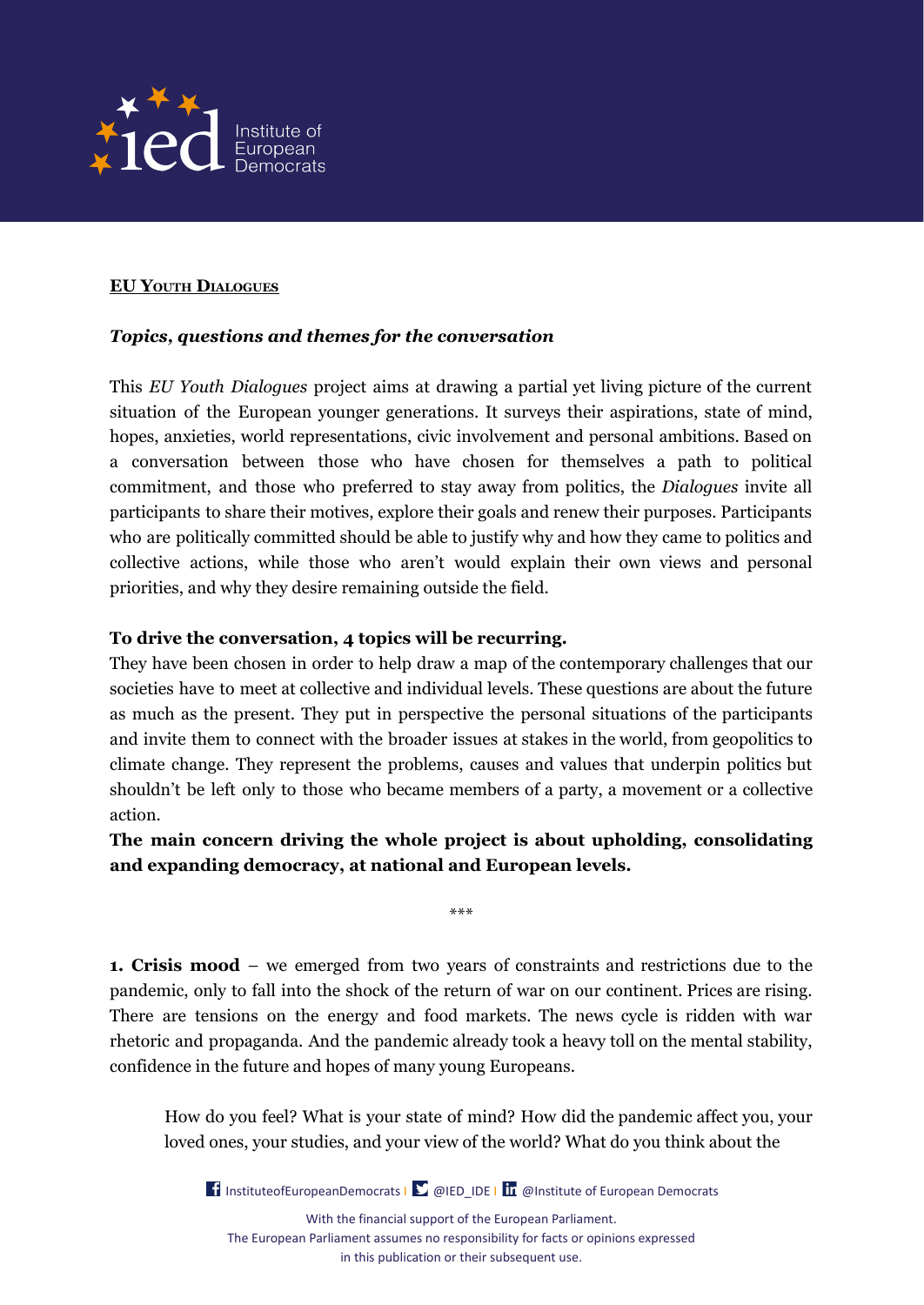

war and the changing geopolitical situation? Do you feel fear, anger, resentment, enthusiasm,…?

**2. Changing atmospheres** – in addition to these uncertainties, the current situation takes place in the context of a long-term ecological crisis, from climate change and the loss of biodiversity, to the various pollutions (air, water, plastics, etc.) affecting our environment. It challenges our beliefs in the sustainability of our economic model. It questions our production and consumption habits and our way of doing business. It impacts our society's organization and prospects.

\*\*\*

How do you view the challenge of climate change? Do you share (or not) the feeling of eco-anxiety rising in the European youth? What do you think of the current economic model? What kind of employment are you seeking, or already occupying? Is it important for you that your work makes sense?

**3. Evolving solidarities** – Whether it's a geopolitical crisis or climate change sending droves of refugees towards the EU, or the growing gaps in the distribution of wealth, or the changes in our demographics and our family models, the very fabric of our societies has been increasingly challenged over the past decade. In many countries, the rights of minorities or the fundamental rights of women are under pressure, and sometimes critically threatened. We find ourselves increasingly torn, between the unwanted consequences of a more connected, interdependent world, and the dangerous call for egoistic or individualist priorities.

\*\*\*

How do you see the cohesion of the society nowadays? How individualistic or cooperative do you see our world evolving? How much solidarity should we/do you provide to the migrants, the refugees, the poor, the elder, and all the vulnerable ones? Are our social security systems sustainable? Is there an acceptable level of inequalities? How should we address the persistent gender imbalances, from pay-gap to sexual violence?

[InstituteofEuropeanDemocrats](https://www.facebook.com/InstituteofEuropeanDemocrats) |  $\sum \omega_i$  IED\_IDE | In  $\omega$  Institute [of European Democrats](https://www.linkedin.com/company/institute-of-european-democrats/) With the financial support of the European Parliament. The European Parliament assumes no responsibility for facts or opinions expressed in this publication or their subsequent use.